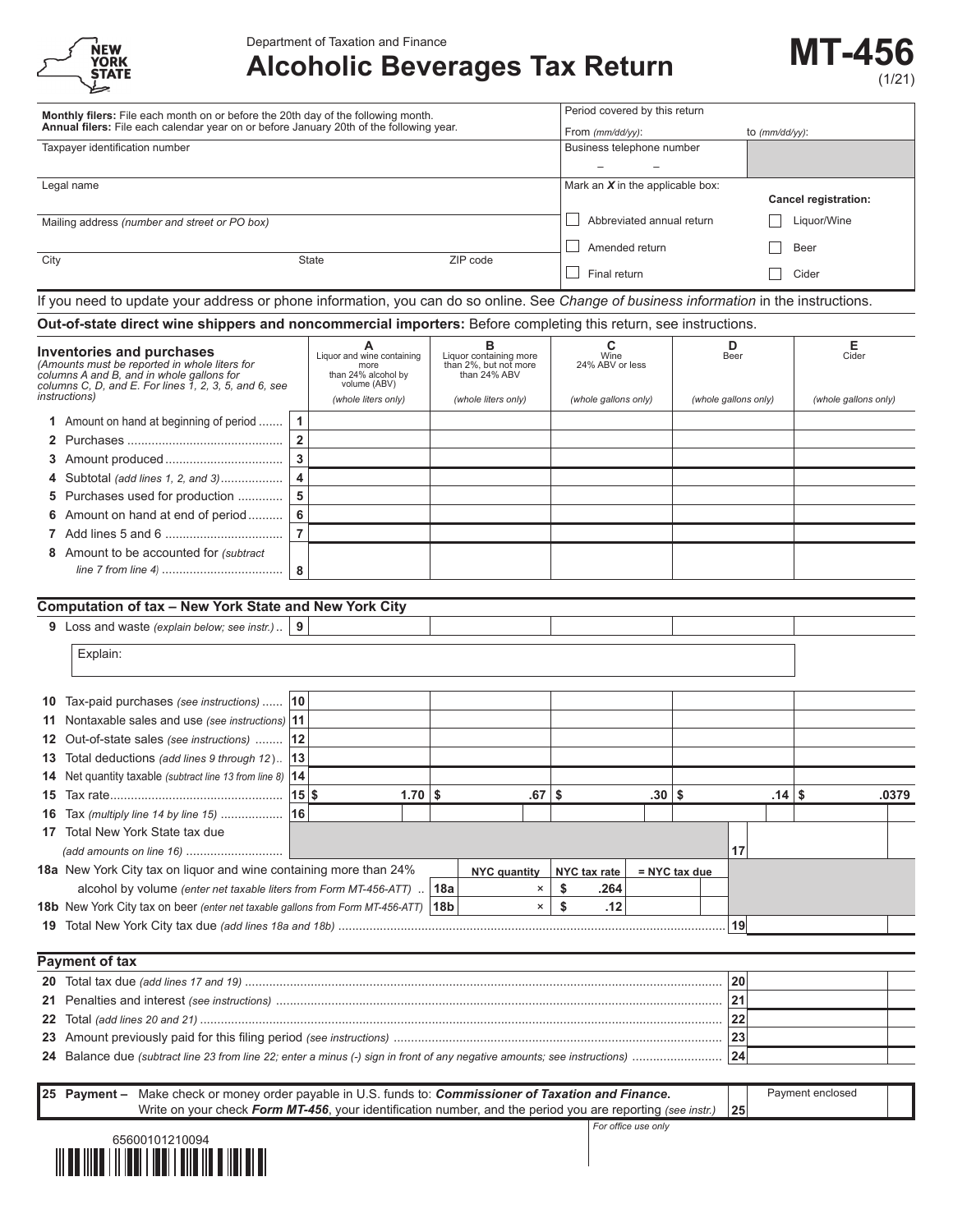## **Schedule A – Purchases schedule**

See Form MT-456-I, *Instructions for Forms MT-456 and MT-456-ATT,* before completing this schedule. Attach additional sheets as necessary. For *Product code*, enter **A** for liquor and wine containing more than 24% ABV. Enter **B** for liquor containing more than 2%, but not more than 24% ABV. Enter **C** for wine (24% or less ABV), **D** for beer, or **E** for cider. You must keep records to support all entries.

| , Legal name | I Taxpayer identification number   Period covered by this return |                                 |  |  |
|--------------|------------------------------------------------------------------|---------------------------------|--|--|
|              | From (mm/dd/yy):                                                 | to $\frac{\text{m}}{\text{d}x}$ |  |  |

| Legal name and address<br>of supplier<br>(city/state) | EIN of supplier | Product<br>code<br>(see above) | Tax-paid purchases<br>(liters/gallons) | Nontaxable<br>purchases<br>(liters/gallons) |
|-------------------------------------------------------|-----------------|--------------------------------|----------------------------------------|---------------------------------------------|
|                                                       |                 |                                |                                        |                                             |
|                                                       |                 |                                |                                        |                                             |
|                                                       |                 |                                |                                        |                                             |
|                                                       |                 |                                |                                        |                                             |
|                                                       |                 |                                |                                        |                                             |
|                                                       |                 |                                |                                        |                                             |
|                                                       |                 |                                |                                        |                                             |
|                                                       |                 |                                |                                        |                                             |
|                                                       |                 |                                |                                        |                                             |
|                                                       |                 |                                |                                        |                                             |

#### **Totals of tax-paid and nontaxable purchases for each product code**

For each product code listed above, total the amounts and enter the result below and in the appropriate column (columns A through E) on page 1. For *Total tax-paid purchases* transfer to line 10 and for *Total purchases*, transfer to line 2.

| Product codes                                               | Total tax-paid purchases | Total nontaxable<br>purchases | Total purchases<br>(total tax paid purchases +<br>total nontaxable purchases) |
|-------------------------------------------------------------|--------------------------|-------------------------------|-------------------------------------------------------------------------------|
| Total of product code $A$ (enter here and in column A)      |                          |                               |                                                                               |
| Total of product code <b>B</b> (enter here and in column B) |                          |                               |                                                                               |
| Total of product code C (enter here and in column C)        |                          |                               |                                                                               |
| Total of product code <b>D</b> (enter here and in column D) |                          |                               |                                                                               |
| Total of product code E (enter here and in column E)        |                          |                               |                                                                               |

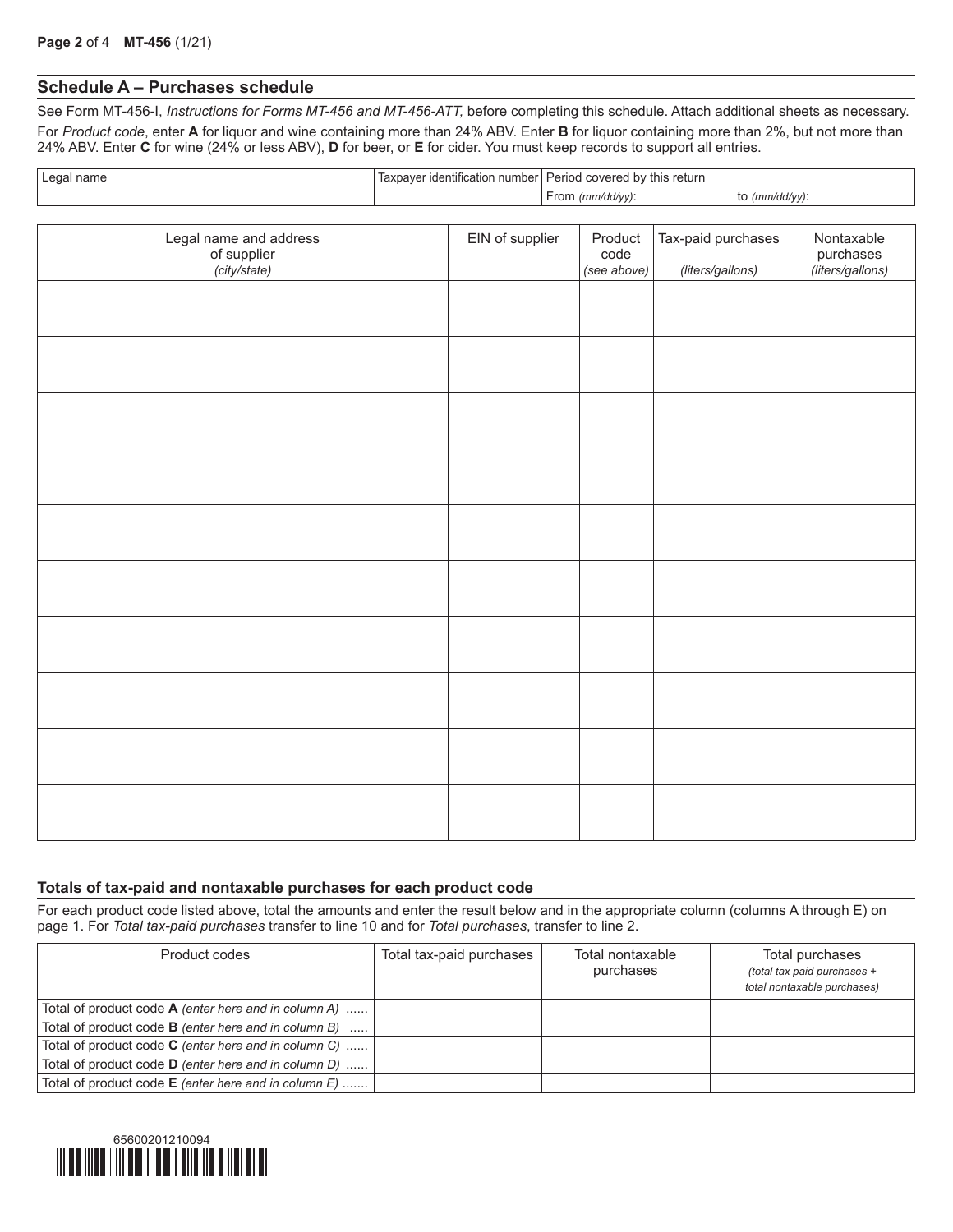### **Schedule B – Sales schedule**

See Form MT-456-I before completing this schedule. Attach additional sheets as necessary.

For *Product code*, enter **A** for liquor and wine containing more than 24% ABV. Enter **B** for liquor containing more than 2%, but not more than 24% ABV. Enter **C** for wine (24% or less ABV), **D** for beer, or **E** for cider. You must keep records to support all entries.

| Legal name | 'Taxpayer identification number   Period covered by this return |                   |
|------------|-----------------------------------------------------------------|-------------------|
|            | From $\langle mm/dd/\langle \gamma \rangle$ :                   | to $(mm/dd/yy)$ : |

| Legal name and delivery<br>address of customer<br>(city/state) | EIN of customer | Product<br>code<br>(see above) | Nontaxable sales<br>and uses<br>(liters/gallons) | Out-of-state sales<br>(liters/gallons) |
|----------------------------------------------------------------|-----------------|--------------------------------|--------------------------------------------------|----------------------------------------|
|                                                                |                 |                                |                                                  |                                        |
|                                                                |                 |                                |                                                  |                                        |
|                                                                |                 |                                |                                                  |                                        |
|                                                                |                 |                                |                                                  |                                        |
|                                                                |                 |                                |                                                  |                                        |
|                                                                |                 |                                |                                                  |                                        |
|                                                                |                 |                                |                                                  |                                        |
|                                                                |                 |                                |                                                  |                                        |
|                                                                |                 |                                |                                                  |                                        |
|                                                                |                 |                                |                                                  |                                        |

#### **Totals of nontaxable sales and uses and out-of-state sales for each product code**

For each product code listed above, total the amounts and enter the result below and in the appropriate column (columns A through E) on page 1. For *Total nontaxable sales and uses* transfer to line 11 and for *Total out-of-state sales*, transfer to line 12.

| Product codes | Total nontaxable sales<br>and uses | Total out-of-state sales |
|---------------|------------------------------------|--------------------------|
|               |                                    |                          |
|               |                                    |                          |
|               |                                    |                          |
|               |                                    |                          |
|               |                                    |                          |